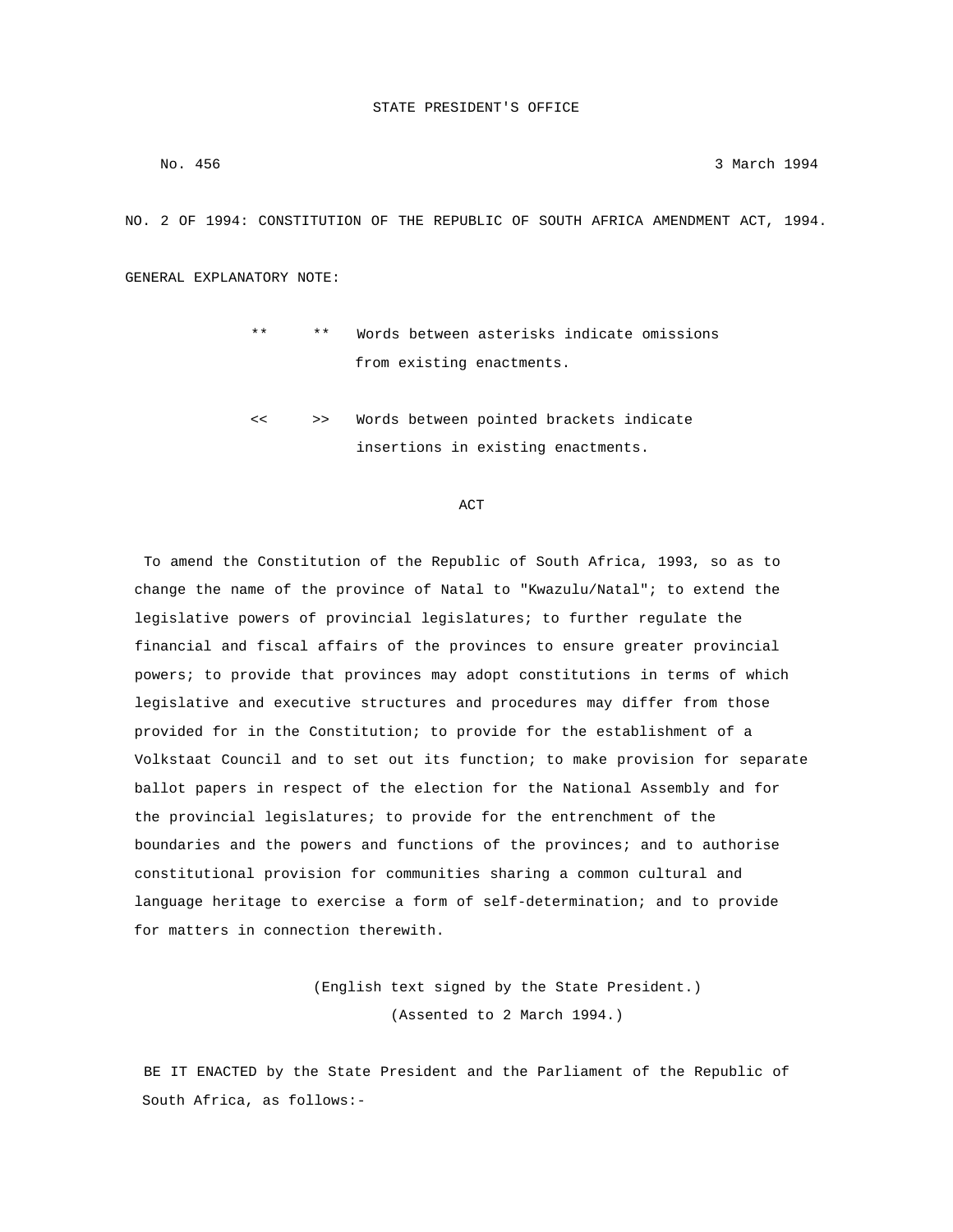Amendment of section 124 of Act 200 of 1993

 1. Section 124 of the Constitution of the Republic of South Africa, 1993 (hereinafter referred to as the principal Act), is hereby amended by the substitution for the name "Natal, wherever it occurs, of the name "KwaZulu/ Natal".

Amendment of section 126 of Act 200 of 1993

- 2. Section 126 of the principal Act is hereby amended-
	- (a) by the substitution for subsection (1) of the following subsection:
		- "(1) A provincial legislature shall <<be competent,>> subject to subsections (3) and (4), \*\*have concurrent competence with Parliament\*\* to make laws for the province with regard to all matters which fall within the functional areas specified in Schedule 6."

 (b) by the insertion after subsection (2) of the following subsection: <<"(2A) Parliament shall be competent, subject to subsections (3) and (4),

> to make laws with regard to matters referred to in subsections (1) and (2).>>"; and

 (c) by the substitution for subsection (3) of the following subsection: "(3) \*\*An Act of Parliament which deals with a matter referred to in subsection (1) or (2) shall prevail over a provincial law inconsistent therewith, only to the extent that\*\* <<a law passed by a provincial legislature in terms of this Constitution shall prevail over an Act of Parliament which deals with a matter referred to in subsection (1) or (2) except in so far as>>

(a)

 \*\*it\*\* <<the Act of Parliament>> deals with a matter that cannot be regulated effectively by provincial legislation;

 (b) \*\*it\*\* <<the Act of Parliament>> deals with a matter that, to be performed effectively, requires to be regulated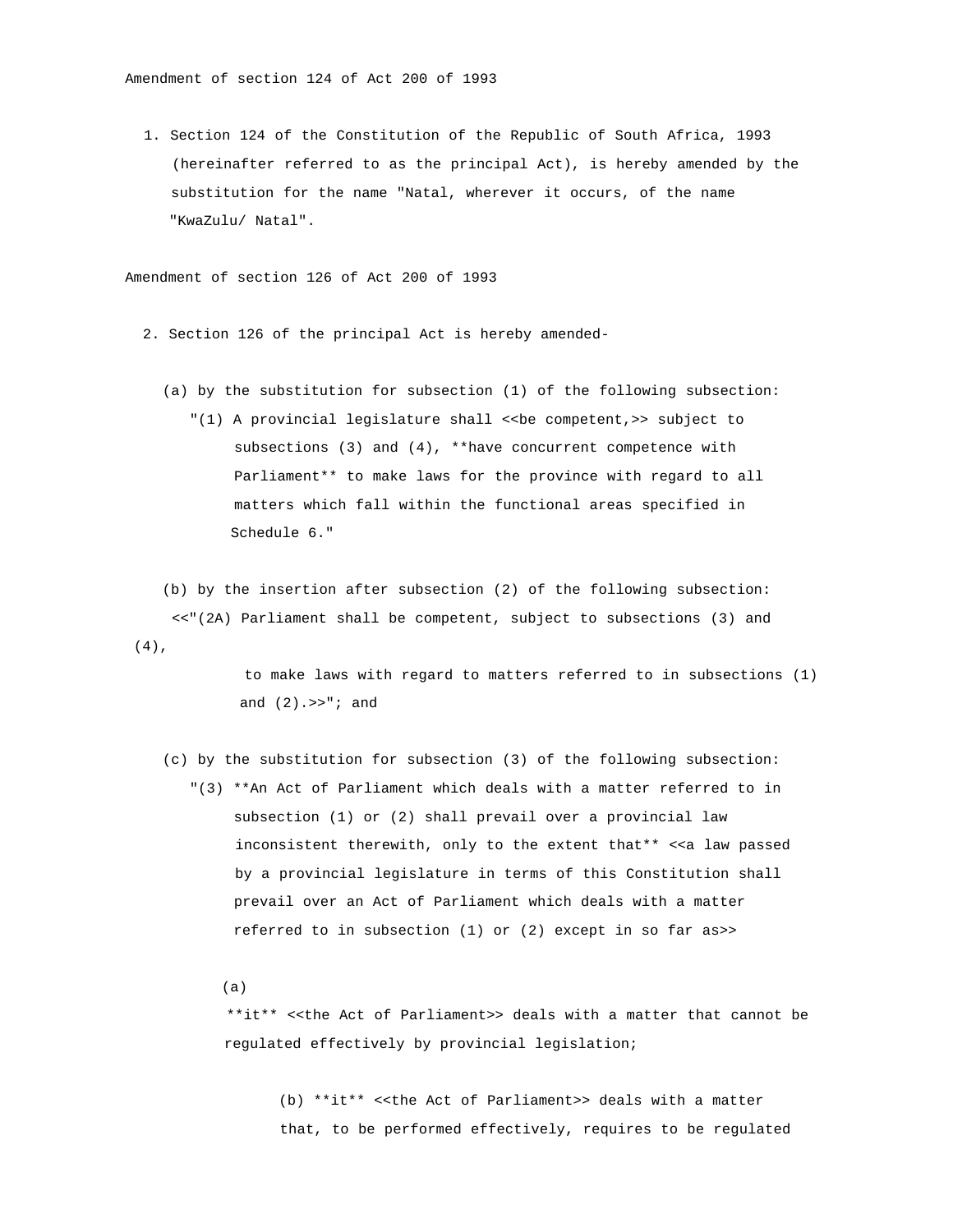or co-ordinated by uniform norms or standards that apply generally throughout the Republic; (c) \*\*it\*\* the <<Act of Parliament>> is necessary to set minimum standards across the nation for the rendering of public services; (d) \*\*it\*\* <<the Act of Parliament>> is necessary for the \*\*determination of national economic policies\*\* maintenance of economic unity, the protection of the environment, the promotion of interprovincial commerce, the protection of the common market in respect of the mobility of goods, services, capital or labour, or the maintenance of national security; or (e) the provincial law materially prejudices the economic, health or security interests of another province or the country as a whole, <<or impedes the implementation of national economic policies>>.".

Amendment of section 155 of Act 200 of 1993

- 3. Section 155 of the principal Act is hereby amended-
	- (a) by the substitution for subsection (2) of the following subsection:
		- "(2) The equitable share of revenue referred to in subsection (1) shall consist of-
			- (a) a percentage, as fixed by an Act of Parliament, of income tax on individuals which is collected \*\*within the province\*\* <<nationally>>;
			- (b) a percentage, as fixed by an Act of Parliament, of value-added tax or other sales tax which is collected \*\*within the province\*\* <<nationally>>;
			- <<(c) a percentage>>, as fixed by an Act of Parliament, of any national levy on the sale of fuel;
				- (d) any transfer duty, collected nationally, on the acquisition, sale or transfer of any property situated within the province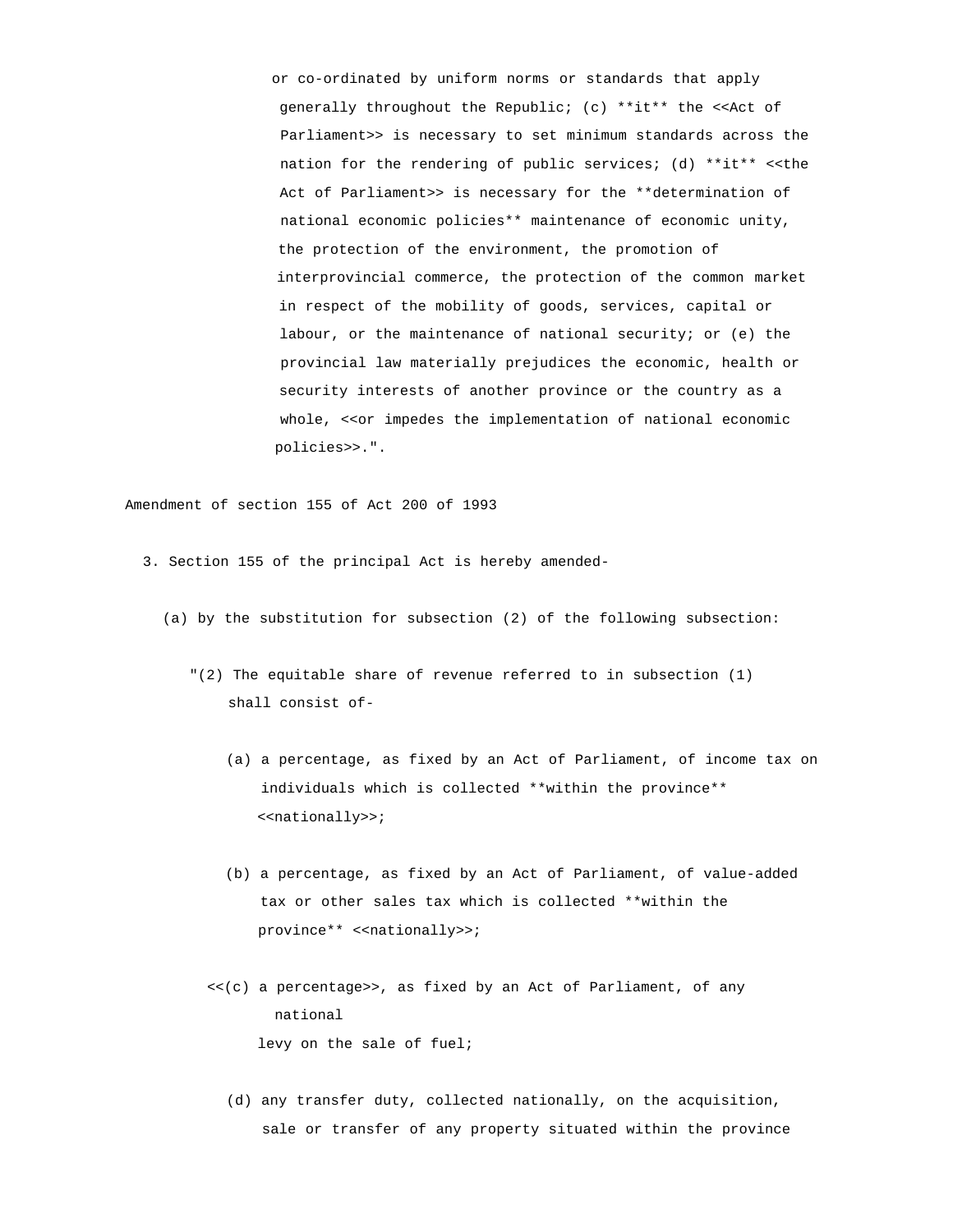<<(e) any>> other conditional or unconditional allocations out of

(b) by the insertion after subsection (2) of the following subsection:

 "<<(2A) Sections 59(2) and 60 shall not apply to an Act referred to in subsection (2), and such an Act shall be passed by the National

(c) by the substitution for subsection (3) of the following subsection:

"(3) The percentages referred to in \*\* subsection (2)(a) and (b)\*\*  $\langle$  < paragraphs (a), (b) and (c) of subsection (2), and the conditions

 reasonably <<in respect of the different provinces>> after taking into account the national interest and recommendations of the Financial and

 effected expeditiously and without any deduction therefrom.>>"; (d) by the substitution in subsection (4) in the words preceding paragraph (a)

 substitution in paragraph (b) of subsection (4) for the expression "subsection  $(2)(a)$  and  $(b)$ " of the expression "subsection  $(2)(a)$ ,  $(b)$ ,

Amendment of section 156 of Act 200 of 1993

4. Section 156 of the principal Act is hereby amended-

- (a) by the substitution in subsection (1) for the words preceding paragraph (a) of the following words:
	- "(1) A \*\*province may levy taxes, surcharges or levies other than of a kind referred to in section  $155(2)(a)$  or  $(b)$ \*\*<<provincial

other than income tax or value-added or other sales tax, and to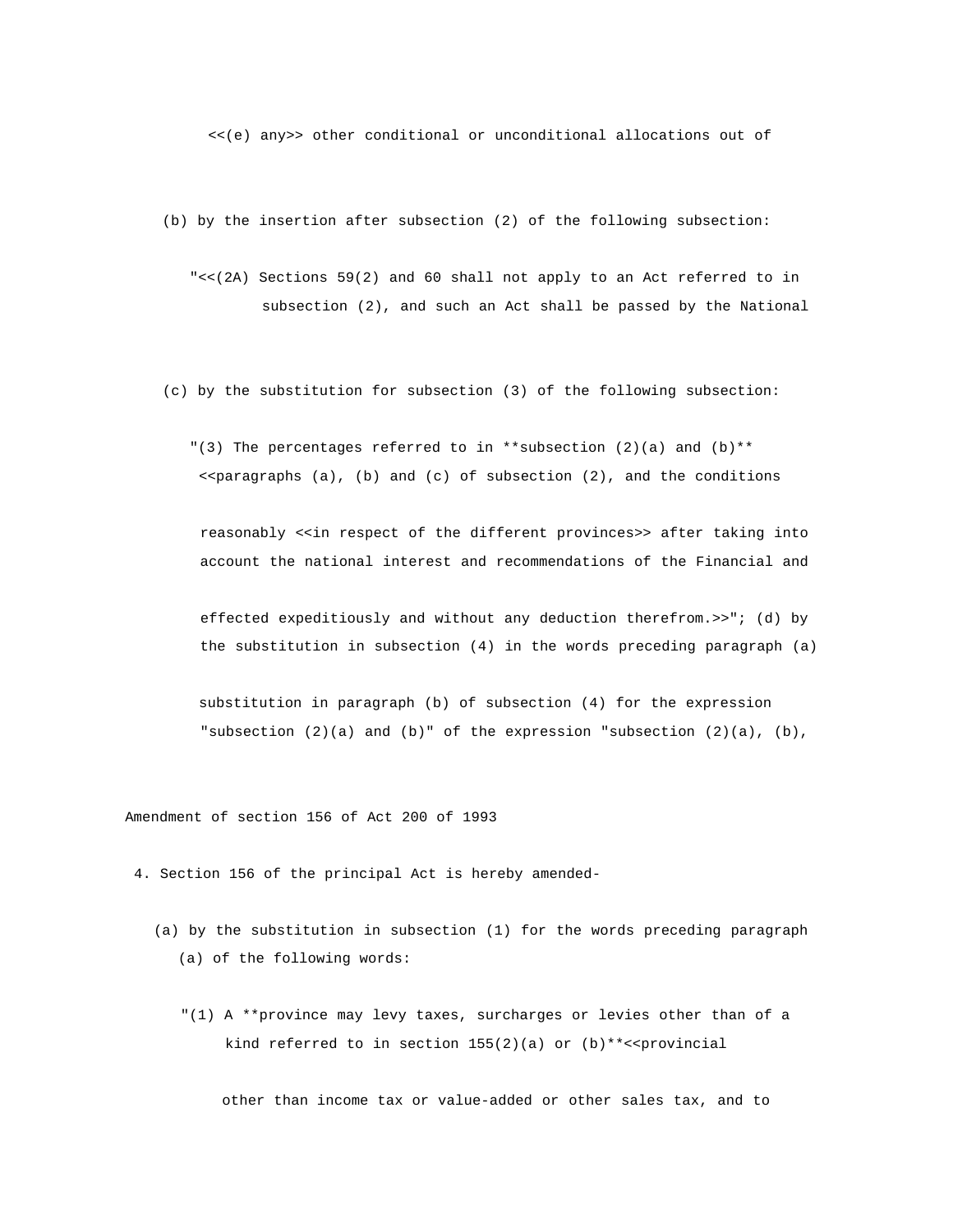(b) by the insertion after subsection (1) of the following subsections:

- "<<(1A) Sections 59(2) and 60 shall not apply to an Act referred to in subsection (1), and such an Act shall be passed by the National Assembly and the Senate sitting separately.
	- (1B) A provincial legislature shall notwithstanding subsection ( 1 ) have exclusive competence within its province to impose taxes, levies and duties (excluding income tax or value-added or other sales tax) on(a) casinos; (b) gambling, wagering and lotteries; and (c) betting.>>", and (c) by the substitution for the proviso to subsection (3) of the following proviso: "Provided that-
		- (a) \*\*the criteria to be taken into account in raising such charges may be regulated by an Act of Parliament passed after recommen dations of the Financial and Fiscal Commission relating to the draft text of any such Act have been submitted to and considered by Parliament\*\* <<such legislation may only be enacted after consideration by the provincial legislature of any recommen dations made by the Financial and Fiscal Commission concern ing the criteria according to which such charges should be determined>>; and
			- (b) \*\*they do not discriminate\*\* <<there is no discrimination against non-residents of that province who are South African citizens." .

Amendment of section 157 of Act 200 of 1993

- 5. Section 157 of the principal Act is hereby amended-
	- (a) by the substitution for paragraph (b) of subsection (1) of the following paragraph:
		- "(b) shall be competent to raise loans for capital expenditure, provided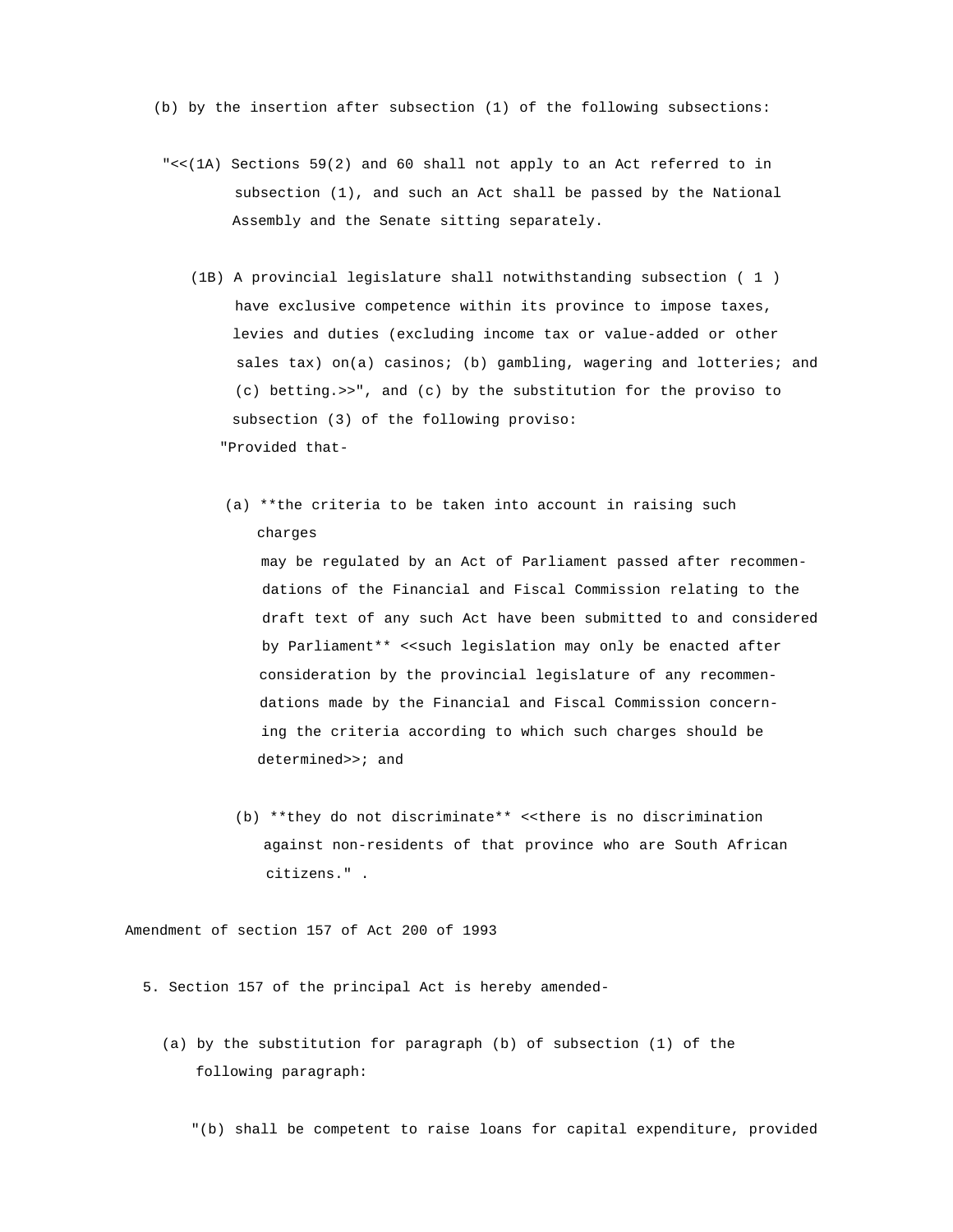it does so within the framework of <<reasonable>> norms and conditions prescribed by an Act of Parliament passed after

 the draft text of any such Act have been submitted to and considered by Parliament.";

(b) by the insertion after subsection (1) of the following subsection:

 subsection ( 1) (b), and such an Act shall be passed by the citizens." .

-

Amendment of section 157 of Act 200 of 1993

following paragraph:

it does so within the framework of <<reasonable>> norms and conditions prescribed by an Act of Parliament passed after

 the draft text of any such Act have been submitted to and considered by Parliament.";

(b) by the insertion after subsection (1) of the following subsection:

subsection ( 1) (b), and such an Act shall be passed by the

 158. \*\*Revenue\*\* <<Financial>> allocations \*\*made\*\* by the national -

 (a) to a provincial or local government, shall be made \*\*through\*\* in <<terms>> of an appropriation Act; and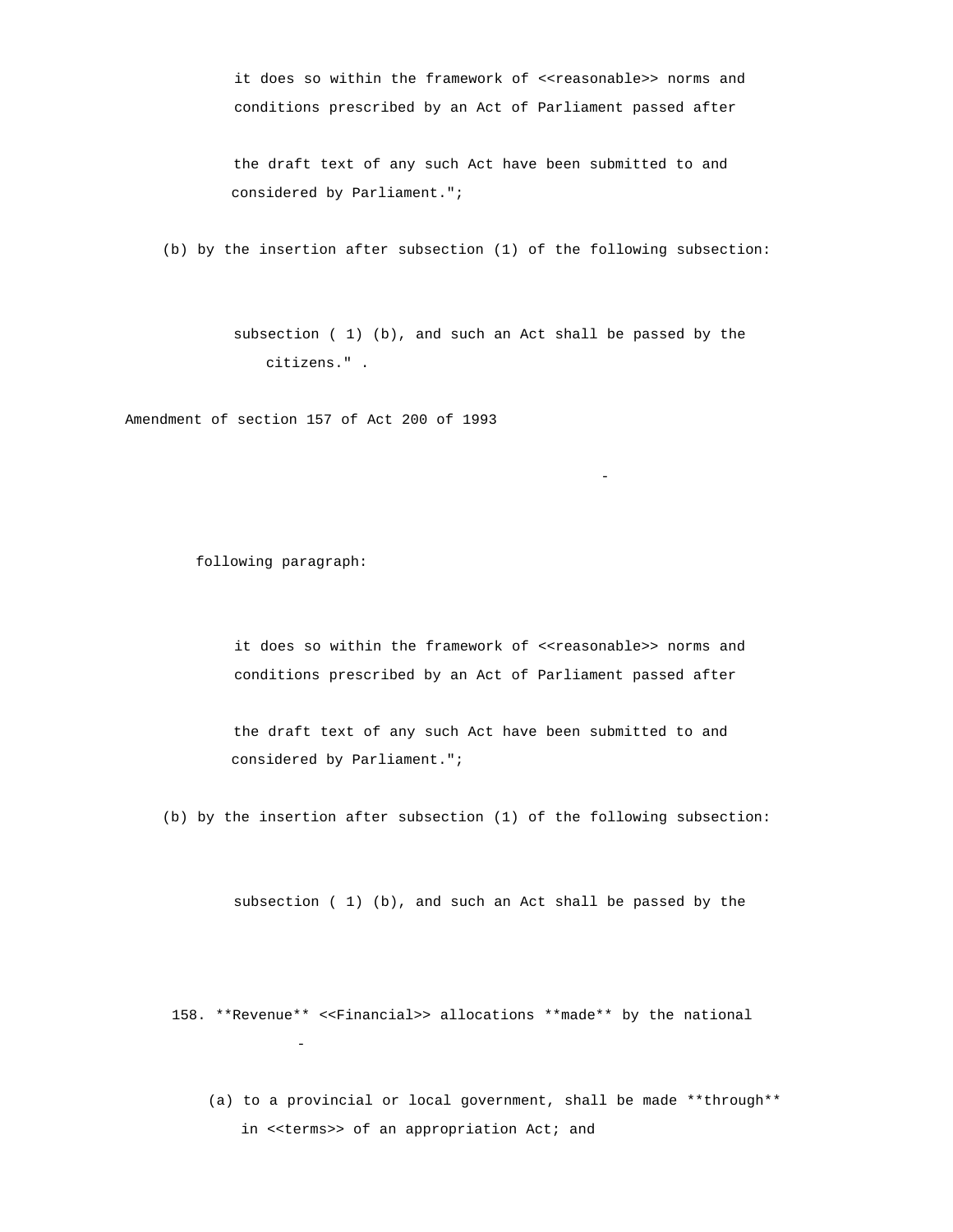(b) to a local government, shall ordinarily be made through the provincial government of the province in which the local government is situated.".

Amendment of section 159 of Act 200 of 1993

- 7. Section 159 of the principal Act is hereby amended by the substitution for subsection (1) of the following subsection:
	- "(1) There is hereby established in the administration of each province a Provincial Revenue Fund, into which shall be paid all revenue \*\*raised\*\* <<collected>> by or accruing to the provincial government, <<and all financial allocations referred to in section 158 made by the national government to such a provincial government and to local governments within the province of such a provincial government.>>".

Amendment of section 160 of Act 200 of 1993

- 8. Section 160 of the principal Act is hereby amended-
	- (a) by the substitution for subsection (3) of the following subsection:
		- "(3) A provincial constitution shall not be inconsistent with  $**$ (a)\*\* a provision of this Constitution, including \*\*this Chapter and\*\* the Constitutional Principles set out in Schedule 4 <<and>>: <<Provided that a provincial constitution may provide for legislative and executive structures and procedures different from those provided for in this Constitution in respect of a province>> \*\*(b) a provision of the new constitutional text>>.", and
	- (b) by the substitution for subsection (4) of the following subsection:
		- "(4) The text of a provincial constitution passed by a provincial legislature, or any provision thereof, shall be of no force and effect unless the Constitutional Court has certified that none of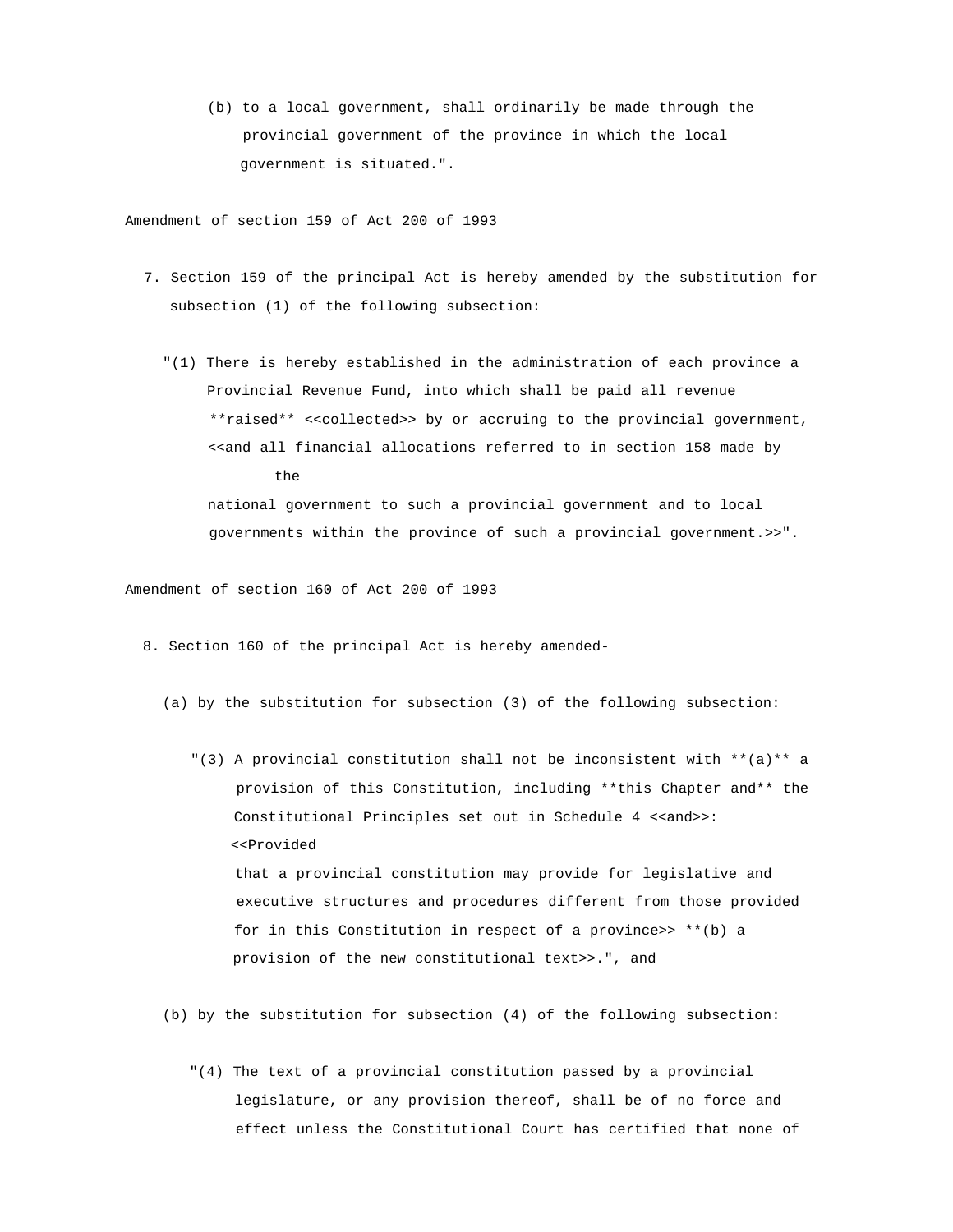subsection  $(3)$ \*\* $(a)$ \*\*, <<subject to the proviso to that subsection>> <<and if the new constitutional text is then already

Insertion of Chapter 11A in Act 200 of 1993

 9. The following Chapter is hereby inserted in the principal Act after section 184

# "CHAPTER 11A

Provision for establishment of Volkstaat Council

<<184A. (1) The establishment of a Volkstaat Council is hereby authorised.

 Parliament who support the establishment of a Volkstaat for those who want it.

 (3) The Council shall conduct its affairs according to rules made by the Council.

Functions of Council

 proponents of the idea of a Volkstaat to constitutionally pursue the establishment of such a Volkstaat, and shall for this purpose -

 (a) to gather, process and make available information with regard to possible boundaries, powers and functions and legislative,

 suggested constitutional relationship with government at national and provincial level, and any other matter directly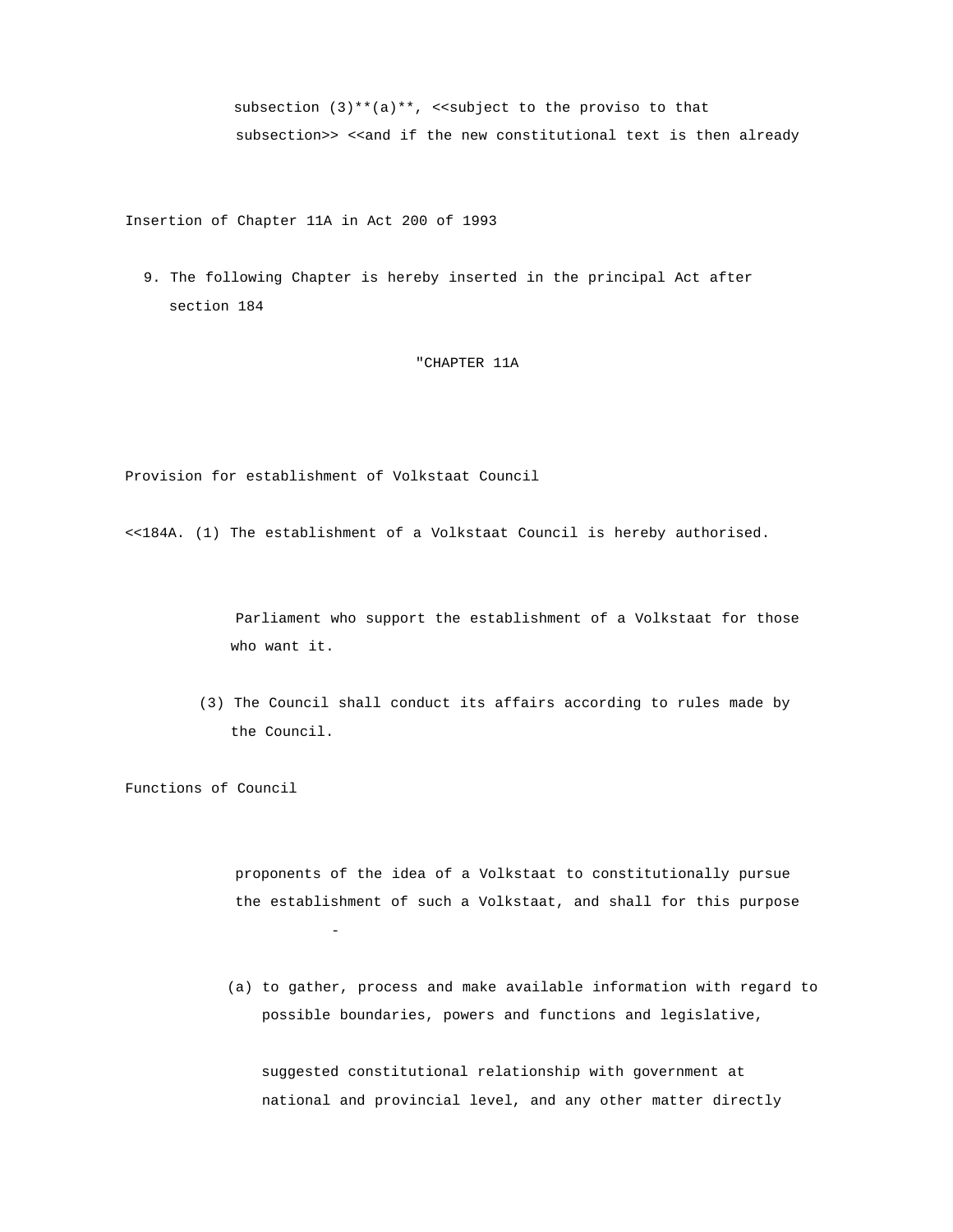- (b) to make feasibility and other relevant studies with regard to the matters referred to in paragraph  $(a)$ ;
- (c) to submit representations and recommendations to the Constitutional Assembly and the Commission on Provincial Government with regard to the possible establishment of a Volkstaat and any matter in connection therewith; and
- (d) to perform such other functions as may be prescribed by an Act of Parliament.
- (2) The procedures to be followed by the Council in the performance of its functions under subsection (1), shall be prescribed by an Act of Parliament.
- (3) The procedures provided for in this Constitution with regard to the finalisation of provincial boundaries, shall not be construed as precluding the establishment of such a Volkstaat, and in the event of the acceptance of the concept of a Volkstaat, alternative provision shall be made by an Act of Parliament for the finalisation of the boundaries of any affected province or provinces.>>.

Amendment of section 249 of Act 200 of 1993

- 10. (1) Section 249 of the principal Act is hereby amended by the substitution for subsections (1) and (2) of the following subsections, respectively:
	- "(1) Notwithstanding the fact that Chapter 4 may not yet be in force the State President may, by proclamation in the Gazette, call an election in terms of the Electoral Act,1993, for the election of the members of the National Assembly <<and the provincial legislatures.>>
	- (2) Such election shall be conducted in accordance with Schedule 2 and the Electoral Act, 1993, <<as amended by the Constitution of the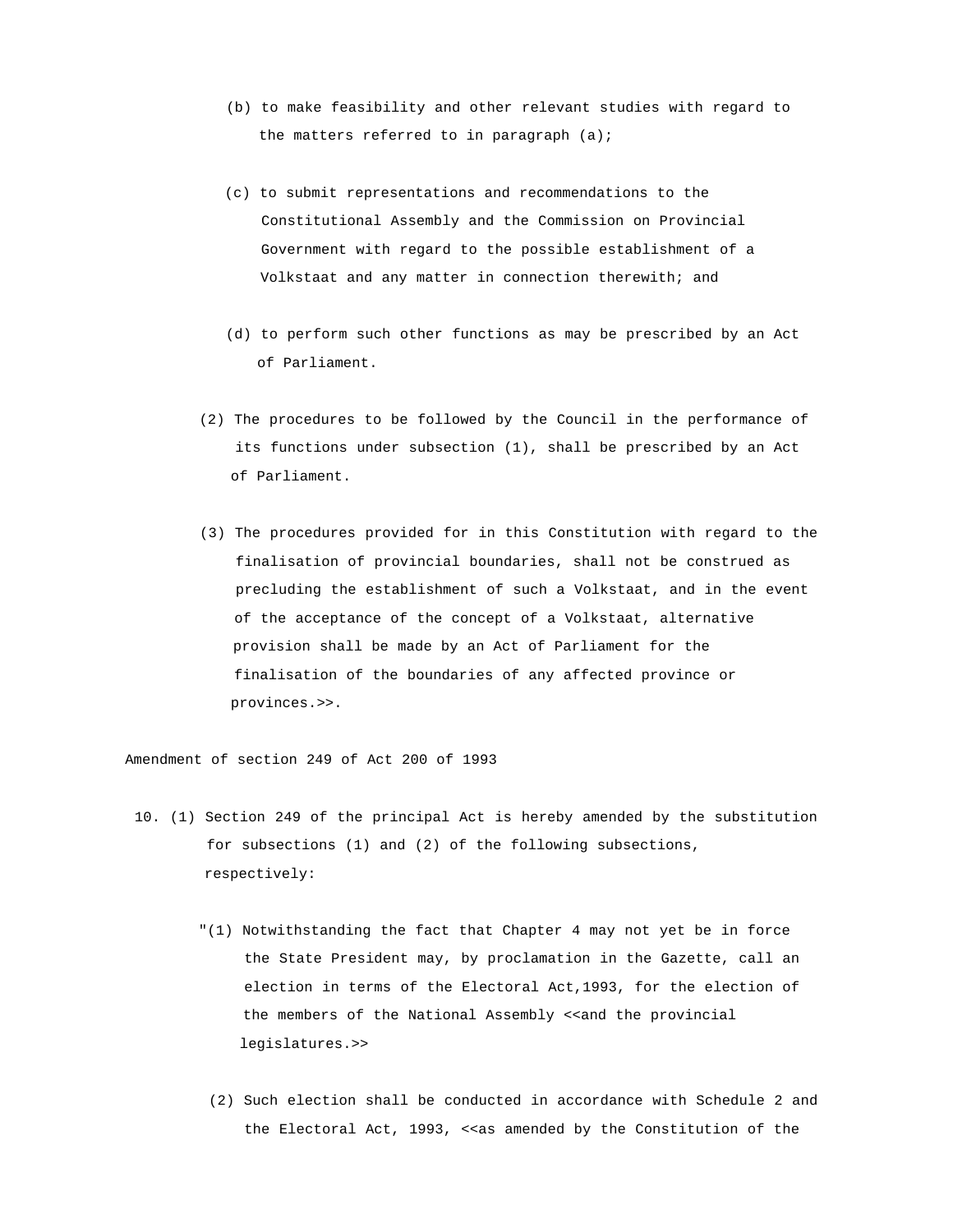Republic of South Africa Amendment Act, 1994, and the Electoral Amendment Act, 1994, respectively.>>".

 (2) Subsection (1) shall be deemed to have come into operation on the date of commencement of section 249 of the principal Act.

Amendment of Schedule 1 to Act 200 of 1993

- 11. Schedule 1 to the principal Act is hereby amended-
	- (a) by the substitution for the name "Natal", wherever it occurs, of the
	- (b) by the substitution for paragraph (d) of Part 2 of the following

 "(d) Northern Transkei/Pondoland \*\*Libode,\*\* Lusikisiki, <<Mt Ayliff, Mt Frere, Mt Fletcher, Matatiele>> \*\*Nqeleni, Port St Johns\*\* and Tabankulu districts of

Amendment of Schedule 2 to Act 200 of 1993

- 12. Schedule 2 to the principal Act is hereby amended-
	- (a) by the substitution for the name "Natal", wherever it occurs, of the name "KwaZulu/Natal";
	- (b) by the substitution for item 15 of the following item:
		- 15. <<There shall be separate ballot papers for the election of members

legislatures.>>"; and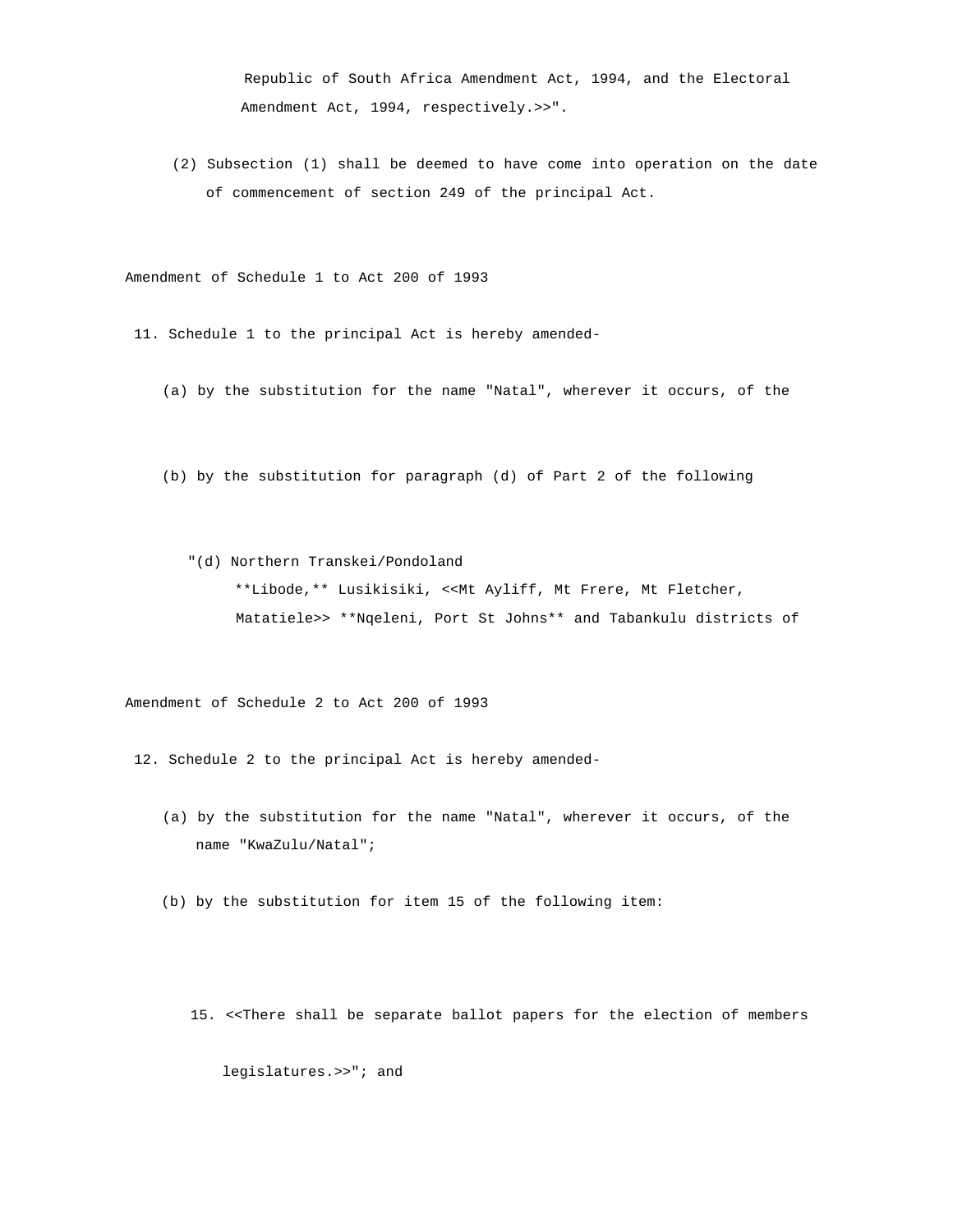```
 following definition:
```

```
"<<votes" means-
```
- (a) where it occurs in items 5, 6, 7 and 9, votes cast in the election for the National Assembly;
- (b) where it occurs in items 13 and 14, votes cast in the election for the provincial legislature of a province concerned; and
- (c) where it occurs in item 16, votes cast in the election for the National Assembly and the provincial legislatures.>>".

Amendment of Schedule 4 to Act 200 of 1993

13. Schedule 4 to the principal Act is hereby amended-

 (a) by the substitution for Constitutional Principle XVIII of the following Principle:

### "XVIII

- <<1.>> The powers \*\*boundaries\*\* and functions of the national government and provincial governments <<and the boundaries of the provinces>> shall be defined in the Constitution.
- <<2. The powers and functions of the provinces defined in the Constitution, including the competence of a provincial legislature to adopt a constitution for its province, shall not be substantially less than or substantially inferior to those provided for in this Constitution.
	- 3. The boundaries of the provinces shall be the same as those established in terms of this Constitution.>>
- <<4.>> Amendments to the Constitution which alter the powers boundaries, functions or institutions of provinces shall in addition to any other procedures specified in the Constitution for constitutional

```
the
```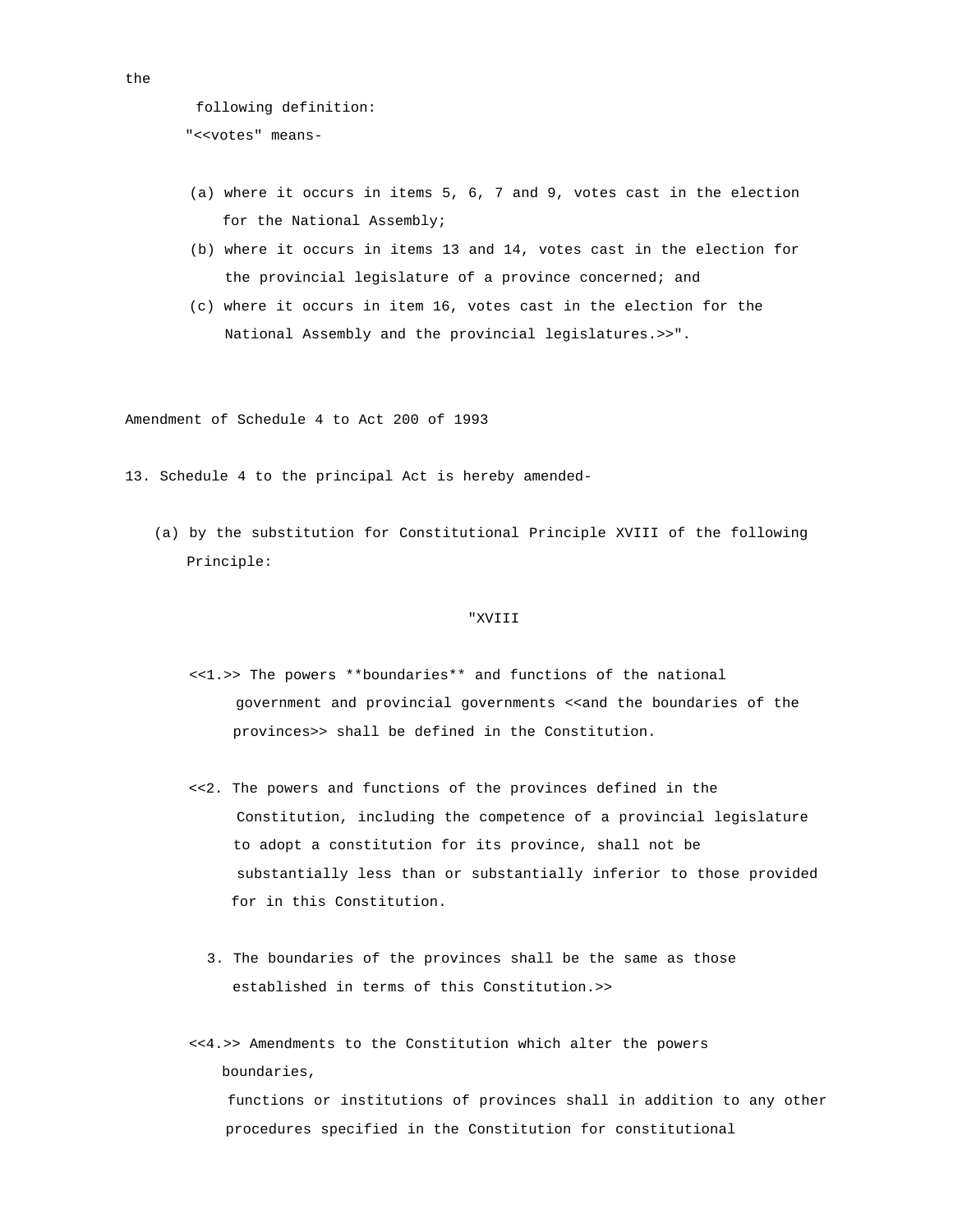amendments, require the approval of a special majority of the legislatures of the provinces, alternatively, if there is such a -thirds majority of a chamber of Parliament composed of provincial representatives, and if the amendment concerns

provinces will also be needed.

 legislature concerning all constitutional amendments regarding its powers, boundaries and functions."; and

 (b) by the addition after Constitutional Principle XXXIII of the following Principle:

### <<XXXIV

African people as a whole to self-determination, shall not be

 constitutional provision for a notion of the right to self

 language heritage, whether in a territorial entity within the Republic or in any other recognised way.

 2. The Constitution may give expression to any particular form of self within the community concerned for such a form of selfdetermination.

 terms of this Constitution before the new constitutional text is adopted, the new Constitution shall entrench the continuation of such

functions.>>".

14. The following Schedule is hereby substituted for Schedule 6 to the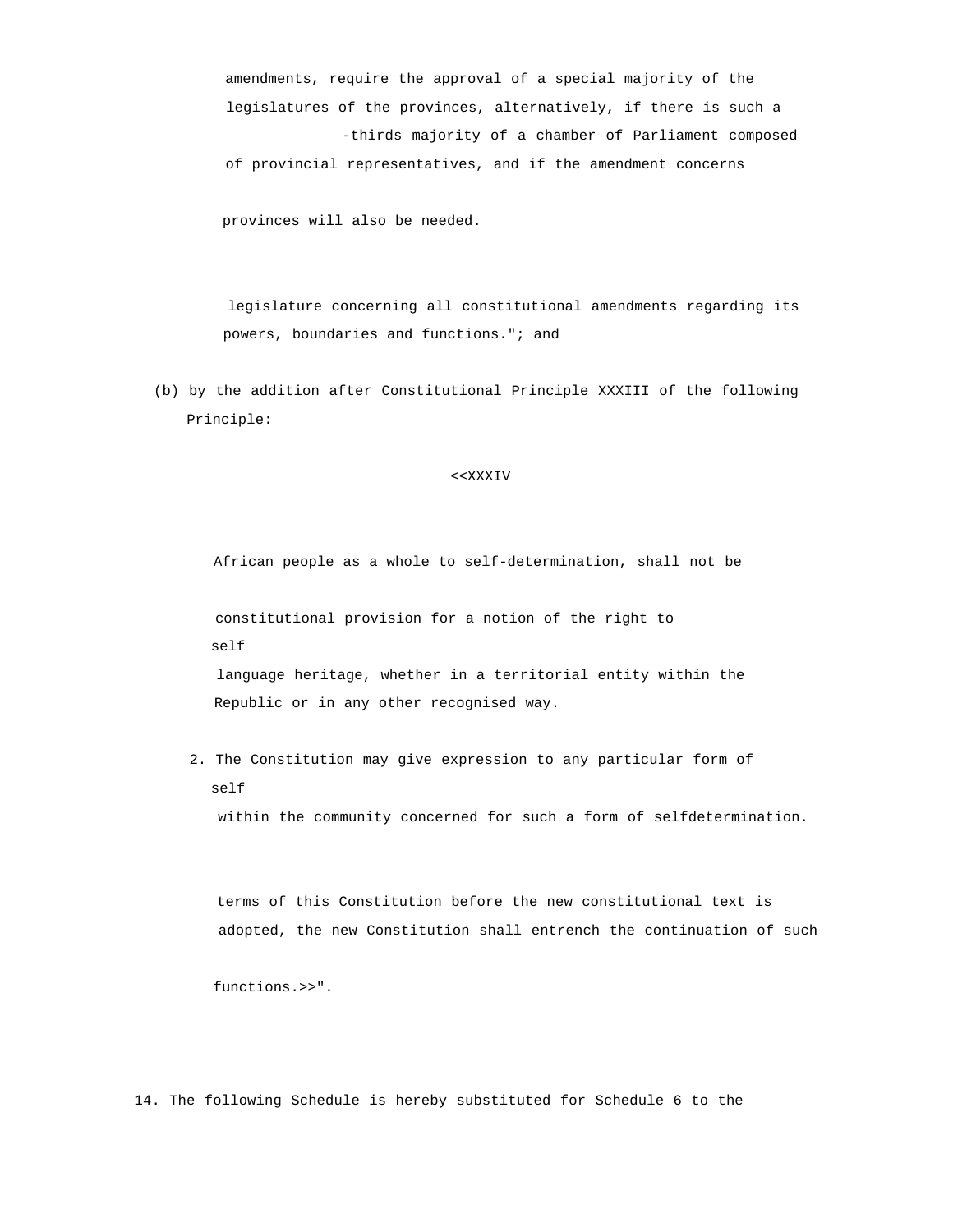## "SCHEDULE 6

# Legislative Competences of Provinces

Agriculture <<Abattoirs>> <<Airports, other than international and national airports>> <<Animal control and diseases>> Casinos, racing, gambling and wagering <<Consumer protection>> Cultural affairs Education at all levels, excluding university and technikon education Environment Health services Housing <<Indigenous law and customary law>> Language policy and the regulation of the use of official languages within a province, subject to section 3 Local government, subject to the provisions of Chapter 10 <<Markets and pounds>> Nature conservation, excluding national parks, national botanical gardens and marine resources Police, subject to the provisions of Chapter 14 Provincial public media <<Provincial sport and recreation>> Public transport Regional planning and development Road traffic regulation Roads <<Soil conservation>> Tourism Trade and industrial promotion Traditional authorities Urban and rural development Welfare services".

Prevalence of English text of Constitution